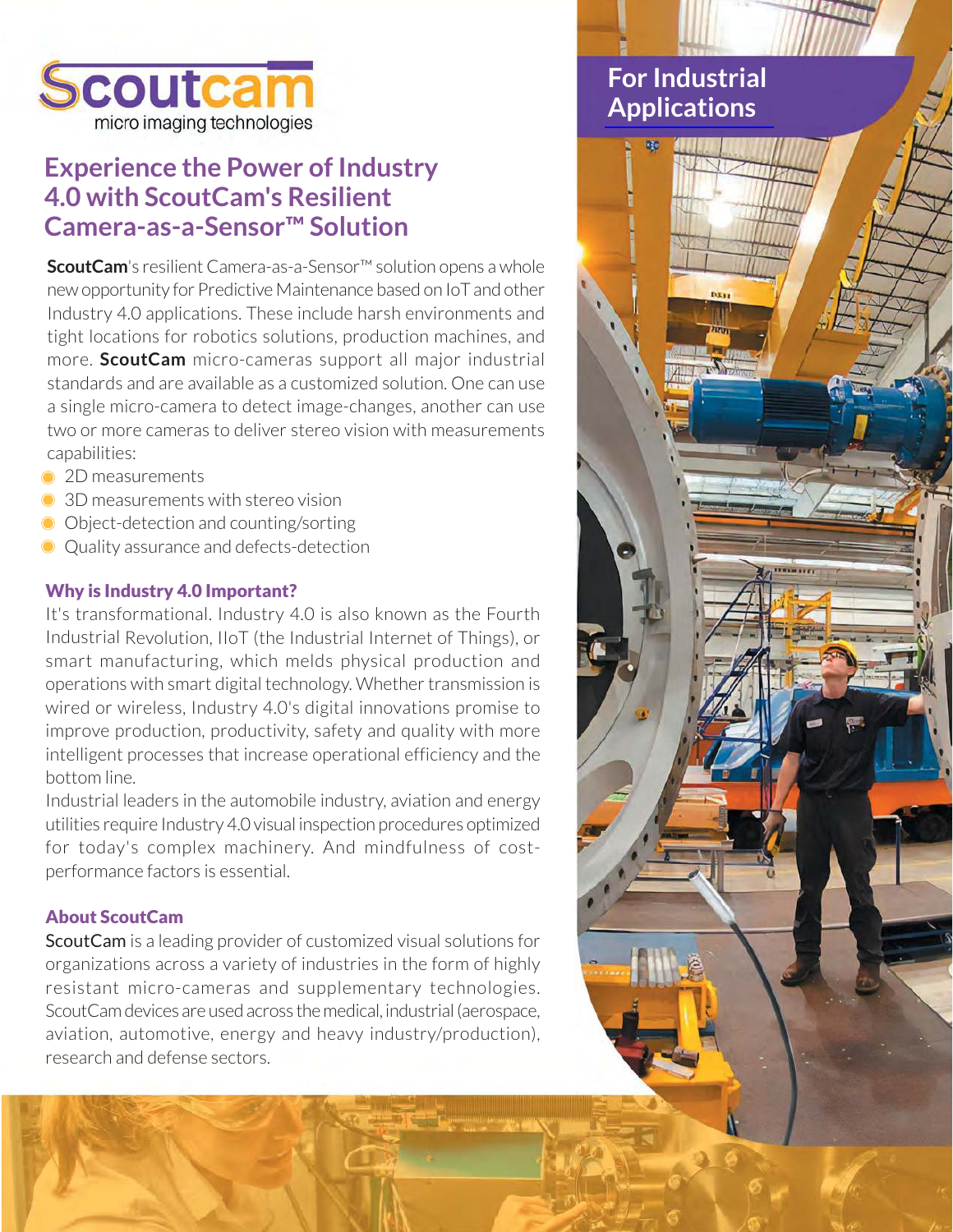**ScoutCam's high-resolution** technology has unique properties that have been authenticated by customers, such as NASA



Utilizing lightweight, tiny micro-cameras, ScoutCam technology is known for resiliency to harsh conditions such as vacuum, extreme temperatures, radiation and RF. Selected by NASA. ScoutCam's customized micro-camera solution was deployed in outerspace and played a key role in the recent Robotic Refueling Mission3 (RRM3) at the International Space Station (see photo).



ScoutCam's micro-camera integrated in NASA's RRM3 robotic arm distal tip; during its second International Space Station mission, it successfully inspected a narrow refueling channel via livestreamed high-definition video in the extreme conditions of outerspace

## **Key Benefits & Features**

- Extremely small visualization technology (down to 1mm) operating in extreme temperatures (-127 $\degree$ C to +100 $\degree$ C) and other harsh environmental conditions
- Robust in significantly high vibration environments (validated by NASA for the harsh conditions of outer space)
- Proven radiation durability
- Support for common industrial standards for visualization solutions
- Saving on machine-maintenance costs resulting from advanced Industrial 4.0 predictive maintenance strategy and tiny critical components
- Integrated methods that combine process, climate and cost insights to successfully identify optimal industrial visualization solutions

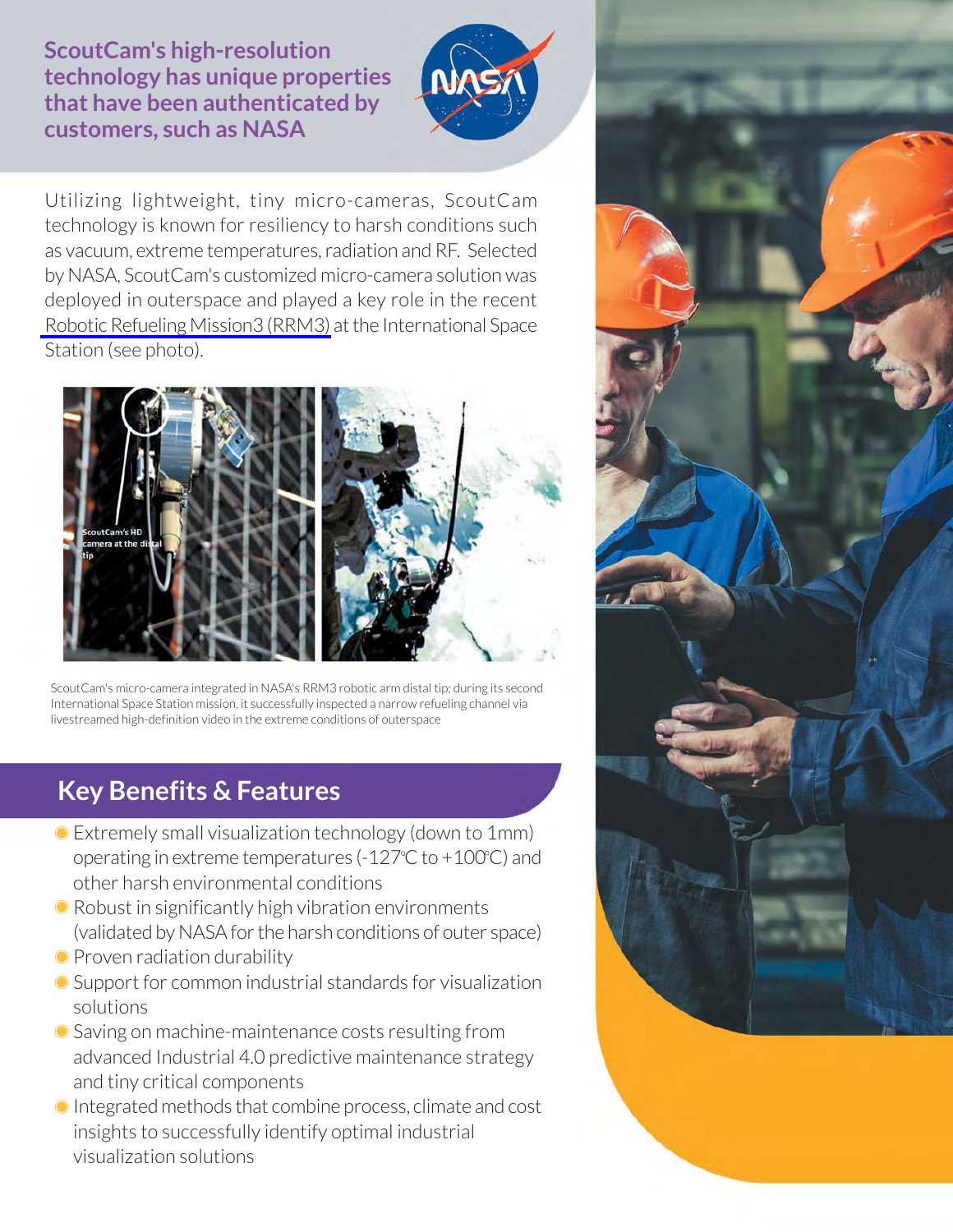- Long lightweight cable structures, up to 30m and a diameter of 0.58mm, for more efficient and economical visualization solutions - from power plants to aerospace engines or any industrial application with extremely narrow machinery
- Wireless transmission, zero-latency capability
- Integral illumination (Fiber Optic or LED) for high-quality imaging while maintaining small diameter for single and multiuse cameras, including borescopes of various types (rigid, semi-flexible, steerable and flexible)
- Audio and video options along with high-end video processors for high-quality live-streaming in an extremely compact form
- Micro CMOS sensors, proprietary and off the shelf, high resolution from 40k px to HD
- Proprietary optic designs and micro-lenses assembly
- Task-specific tools for procedures relevant for the industrial world

# 10 Reasons to Co-Develop with Us

- Experience & Know-how Market-proven expertise in micro visualization applications
	- and integration with complementing technologies, including customized solutions for government bodies such as NASA, global healthcare, as well as sensitive industrial applications
- **O** Complete systems provider delivering fully customized, plug-and-play solutions
- **Global reputation** in micro-visualization
- $\odot$  State-of-the-art facilities & compliance ISO 7/8 cleanrooms, testing capabilities with 1-micron accuracy that meet industry standards
- Seamless integration of sensors/modules with other components (e.g., illumination, microphones) into the finished product, your Camera-as-a-Sensor™ solution
- **Confidence in-house** assembly competency
- **P** IP covering 50 Active Patent assets, 29 of them granted Optimal cost / performance

Resulting from a profound understanding of cost structures and superior final units' cost/performance based on longterm relationships with carefully selected global suppliers and sub-contractors

#### Ingenuity & innovation

Agility, creativity, swift processes all assure you receive the optimal solution